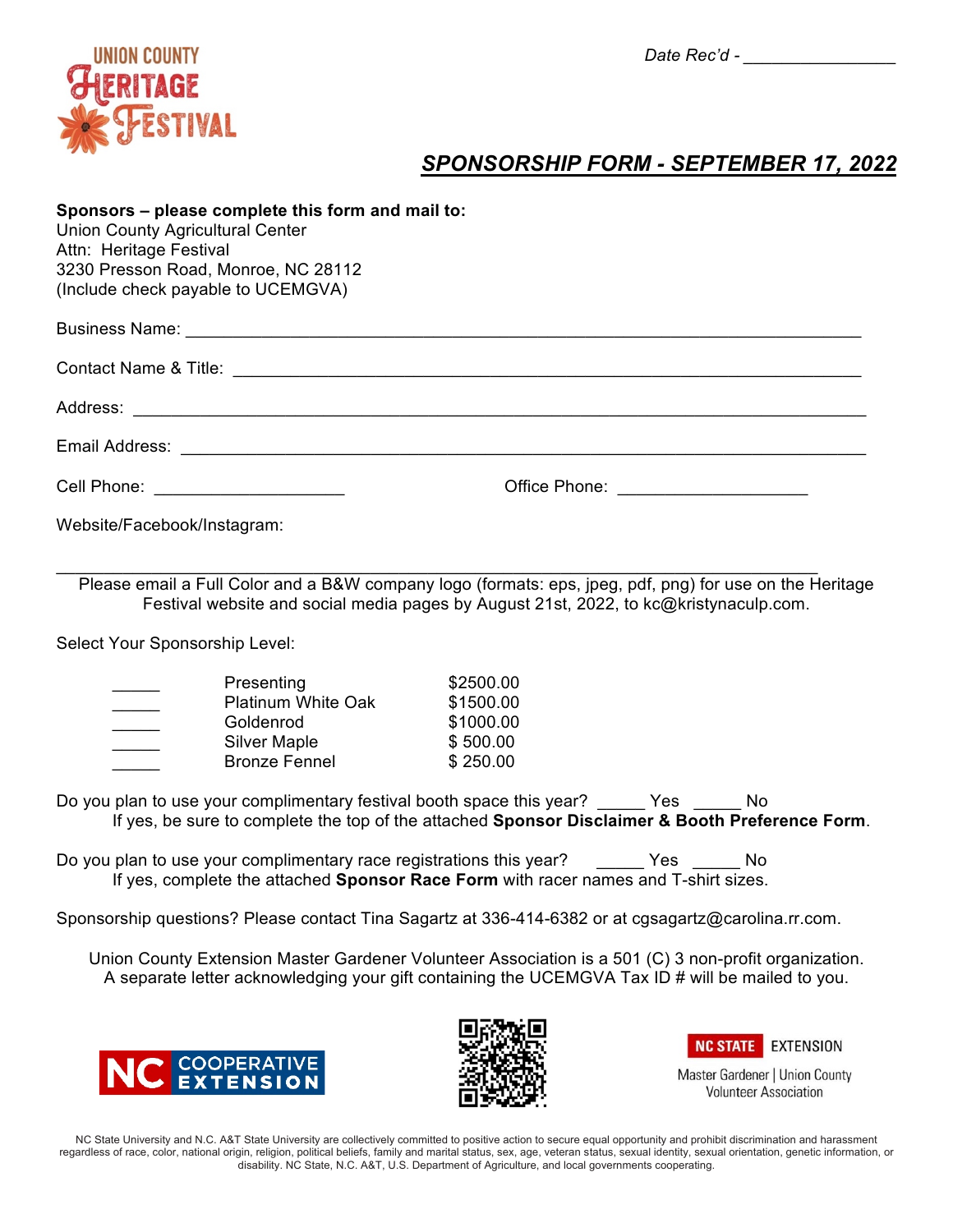## *SPONSOR RACE FORM*



Business Name:

Presenting – Maximum of 10 Race Participants & T-Shirts Platinum White Oak - Maximum of 8 Race Participants & T-Shirts Goldenrod– Maximum of 6 Race Participants & T-Shirts Silver Maple - Maximum of 4 Race Participants & T-Shirts Bronze Fennel – Maximum of 2 Race Participants & T-Shirts

Names of Complimentary Race Registrants:

| . . |                                            |              |                                                                                                                                                                                                                                   |
|-----|--------------------------------------------|--------------|-----------------------------------------------------------------------------------------------------------------------------------------------------------------------------------------------------------------------------------|
| 2.  |                                            |              | $\mathbf{I}$ . The contract of the contract of the contract of the contract of the contract of the contract of the contract of the contract of the contract of the contract of the contract of the contract of the contract of th |
| 3.  |                                            |              |                                                                                                                                                                                                                                   |
| 4.  | <u> 1980 - John Stein, Amerikaansk kan</u> |              | $\mathsf{q}$ and $\mathsf{q}$                                                                                                                                                                                                     |
| 5.  |                                            | $10^{\circ}$ |                                                                                                                                                                                                                                   |

Please Indicate Size/Quantity of Complimentary T-Shirts (Unisex Sizing):

| Small  | XL         |
|--------|------------|
| Medium | <b>XXL</b> |
| Large  | 3XL        |

Each race participant must complete and submit the Wild Turkey 5K By Mail Registration Form. (Form is attached and is also available at https://www.unioncountyheritagefestival.org/wild-turkey) *Please return completed form via email to Sheila.e.jeffrey@gmail.com by 9/1/22.* Wild Turkey 5K questions? Contact Sheila Jeffrey via email at Sheila.e.jeffrey@gmail.com or phone at 704-624-9306 (please leave a message) or visit the Wild Turkey 5K Trail Run page at https://runsignup.com/Race/NC/Monroe/WildTurkey5KTrailRun.



**NC STATE** EXTENSION

Master Gardener | Union County **Volunteer Association** 

**unioncountyheritagefestival.org**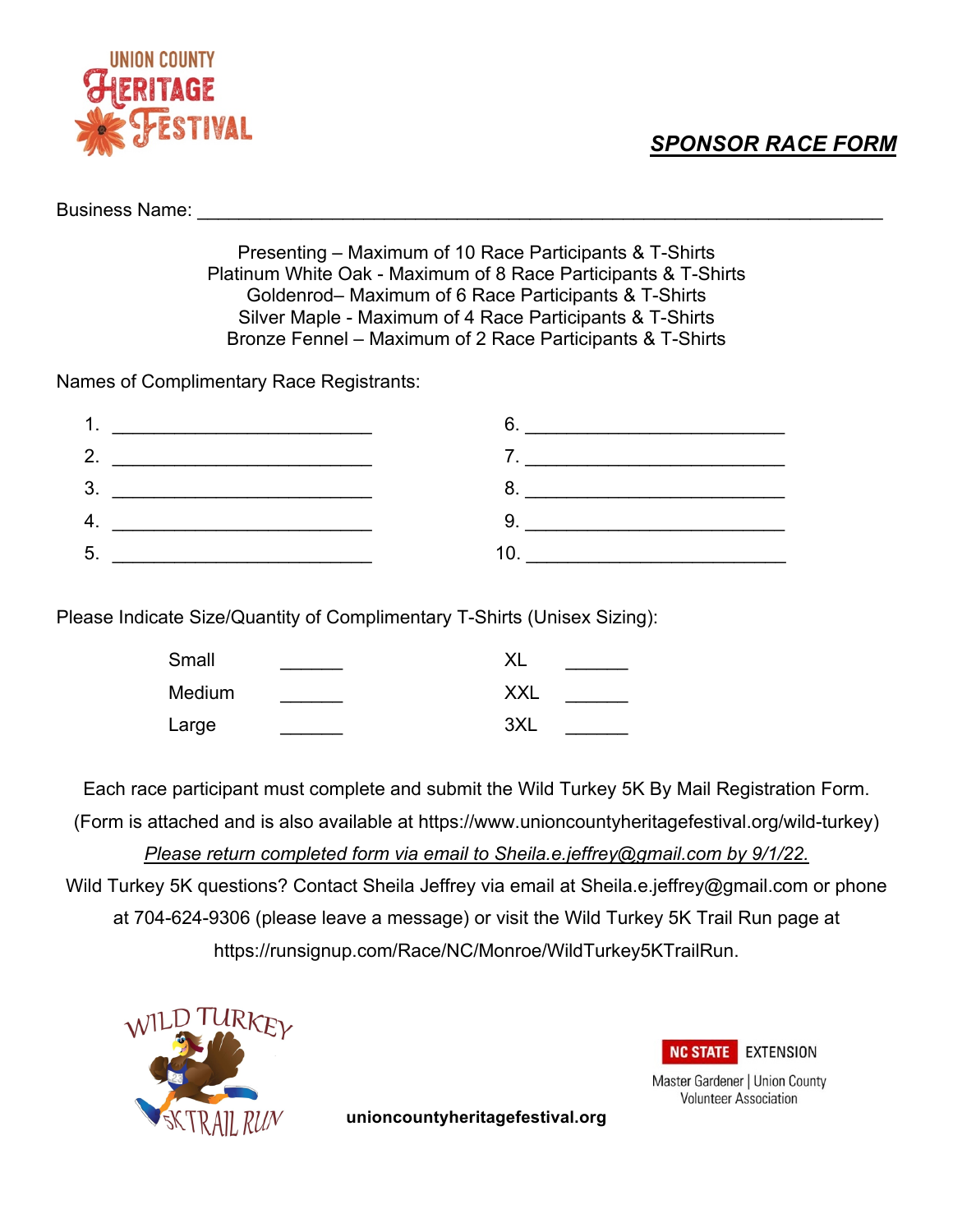

### *SPONSOR DISCLAIMER & BOOTH PREFERENCE FORM*

### Business Name: **Example 18**

All Sponsorship levels include a complimentary free booth space at the Union County Heritage Festival. Please indicate your Booth Preference below:

| Indoor Space (Hallway 6'x8' – table & 2 chairs provided)   |
|------------------------------------------------------------|
| Indoor Space (Ballroom 10'10' - table & 2 chairs provided) |
| Outdoor Space (10' x 12')                                  |
| <b>Outdoor Table &amp; Chairs Requested</b>                |

*Please plan to have your booth available for the duration of the festival. Set-up is between 7:00 and 9:00 a.m. with breakdown taking place from 4:00 – 5:00 p.m.*

Please list any specific Booth requests/needs here:

### **Location: Union County Agricultural Center, 3230 Presson RD, Monroe, NC 28112**

 $\_$ 

## *DISCLAIMER FOR SPONSOR/VENDOR BOOTH*

In consideration of being allowed to participate as a Vendor at the 2022 Union County Heritage Festival, the Vendor agrees as follows: Vendor agrees to protect, defend and indemnify and hold harmless the Union County Extension Master Gardener Volunteer Association, their respective agents, officers and employees free and harmless from and against all losses, professional fees, costs, damages, and other expenses or liabilities of every kind and character arising out of relating to any and all claims, liens, demands, obligations, actions, proceedings, or causes of action of every kind in connection with or arising out of the Union County Heritage Festival that are due in whole or in part, to the negligence of the Vendor, its officers, employees, subcontractors or agents. Vendor waives, releases and discharges, the Union County Extension Master Gardener Volunteer Association, their respective agents, volunteers, officers, and employees of and from any and all claims, damages, demands, costs, liability and cause of action whatsoever that may arise as a result in participation in the Union County Heritage Festival, including but not limited to any claims, cause of action, liabilities, damages, demands and costs related to the loss of or injury to any of the Vendor's person of property. This waver and release shall inure to the benefit of the Union County Extension Master Gardener Volunteer Association, and shall bind Vendor along with its employees, heirs, legal representatives, assigns and successors in interest of the Vendor or any member thereof. The Vendor agrees to abide to all Rules and Regulations set forth this Union County Heritage Festival 2022 application and brochure.

Contact Name (please print): **Example 20** and the contact Name (please print):

Signature: \_\_\_\_\_\_\_\_\_\_\_\_\_\_\_\_\_\_\_\_\_\_\_\_\_\_\_\_\_\_\_\_\_\_\_\_\_\_\_\_\_\_ Date: \_\_\_\_\_\_\_\_\_\_\_\_\_\_\_\_\_\_\_\_\_\_

Vendor questions? Please contact Amanda Kurtz at 704-254-7257 or at UCHFVendors@gmail.com.







Master Gardener | Union County **Volunteer Association** 

NC State University and N.C. A&T State University are collectively committed to positive action to secure equal opportunity and prohibit discrimination and harassment regardless of race, color, national origin, religion, political beliefs, family and marital status, sex, age, veteran status, sexual identity, sexual orientation, genetic information, or disability. NC State, N.C. A&T, U.S. Department of Agriculture, and local governments cooperating.